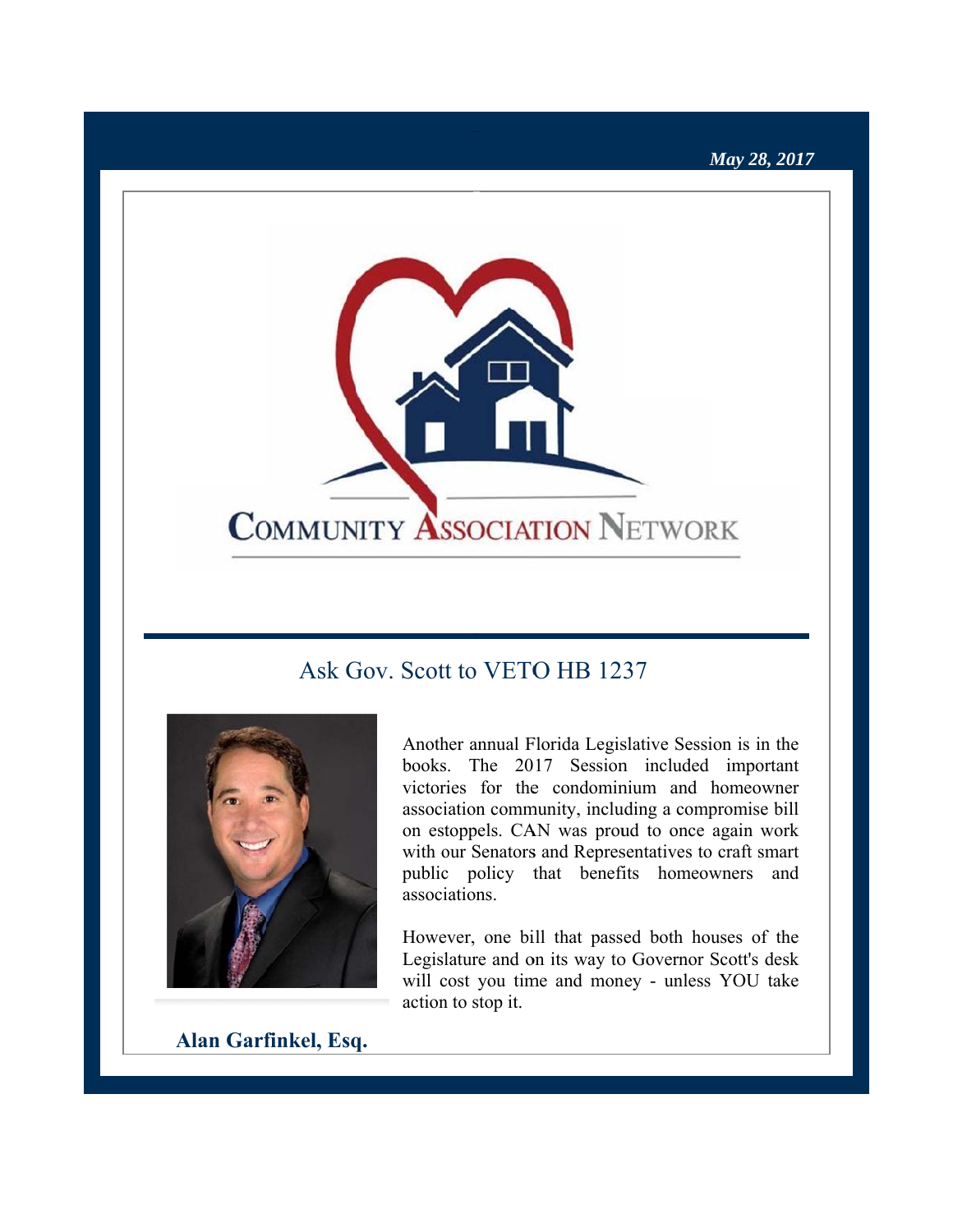**Chairman** of the **Board of Directors** 

#### agarfinkel@myGWlaw.com





2017 Community Association **Network** Advisory **Board** 

**Bob Begley CJ** Blancett **Ted Fox Robert Hendry** Roger Kesselbach Nicholas Lambiase **Cynthia Morales** Frayda Morris



HB 1237 passed the House on April 28, and passed the full Senate on May 1. To be clear, this bill is well intentioned, and reflects real concerns among some community associations, specifically in Miami-Dade County. However, CAN's position is that those issues are best addressed with a local bill, which would not penalize thousands of homeowners and community associations across the entire state, for the shortcomings of a few in one area.

Among HB 1237's provisions are several with significant legal consequences for you and your association. These include:

- A government mandate that requires all condominium associations with more than 150 units to create a website, with more than a dozen different types of documents, including contracts, conflicts of interest, and sensitive financial records. This will require an enormous amount of time for associations to develop and maintain these websites, and create new costs for both associations and homeowners.
- Needless regulations prohibiting board members from serving more than four (4) consecutive terms. This proposed law will drain condominium boards of institutional knowledge, creating more inexperienced boards that are less equipped to handle the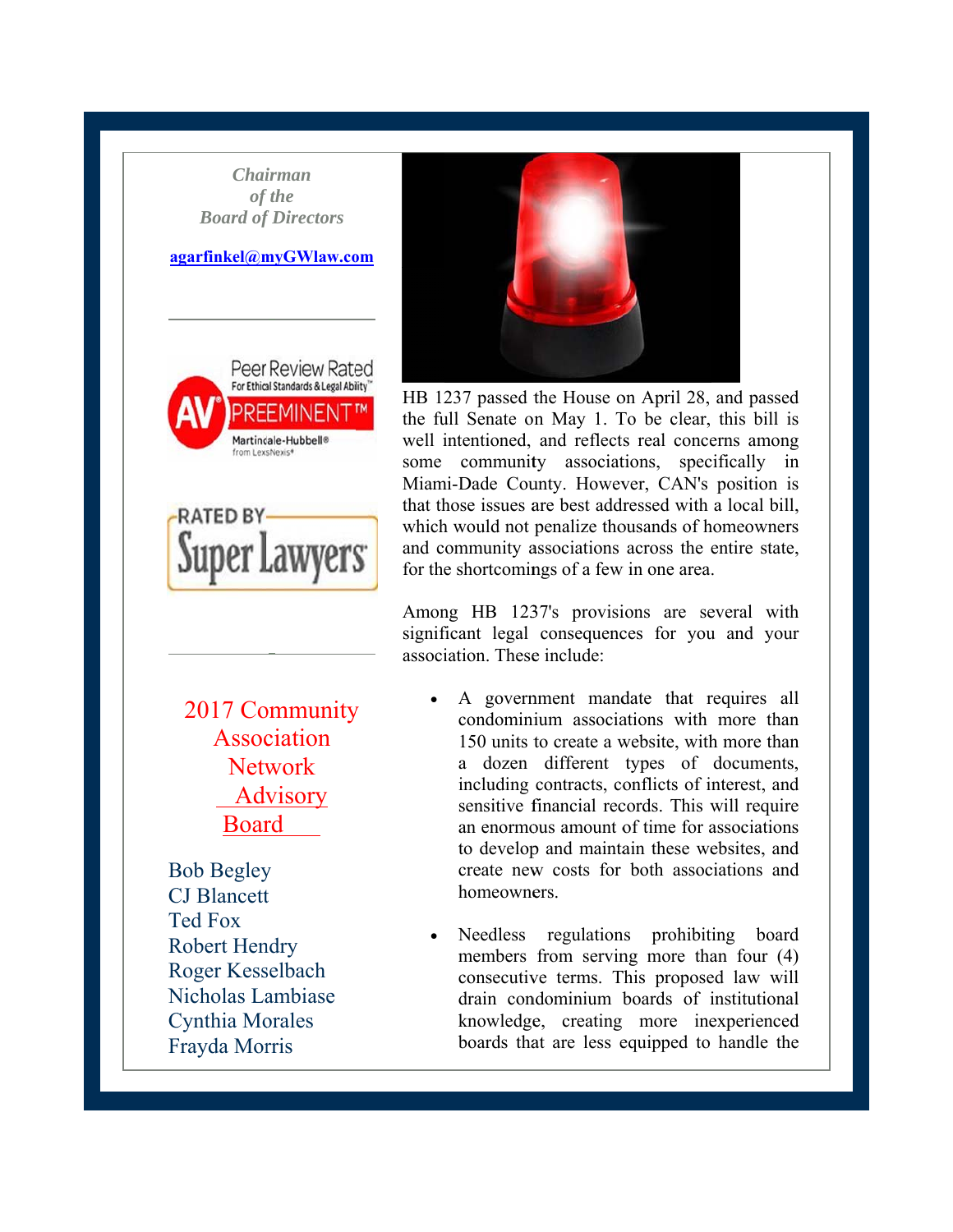Charles Parness Gary van der Laan B Brad van R Rooyen

## **Business Partner Spotlight:**



### **<u>Share This Email</u>**



needs of h homeowners and commu unities.

- $\bullet$ Unnecessary restrictions that preclude even distant relatives of board members from potentially serving as vendors or contractors. Literally third degree relatives by marriage would p potentially be prohib bited from working with associations, denying jobs and work opportunities to numerous otherwisequalified b businesses.
- $\bullet$ Preventing an association from hiring the same condomini ium's ma Florida Bar rules that govern attorneys already prevent lawyers from representing entities wh here there i s a conflict of interest, so a new state statute is unnecessary. attorney that hat represents that anagement company.
- $\bullet$ In certain lawsuits (such as a slip-and-fall on your prop perty), insu urance comp panies can appoint one attorney to represent the association and management company; under this bill, insurers would have to hire separate attorneys, raising premiums and driving up costs for homeowners.

Despite good intentions, this bill simply carries too many needless regulations and onerous government mandates that will unintentionally hurt associations and homeowners.

Governor Scott will consider this bill shortly. CAN needs you to speak up and let the Governor know that HB 1237 is bad for you, for your association, and for your community. Here's what to do:

• Email Lee Moore - Governor Scott's staff person working on this b lee.moore@laspbs.state.fl.us and let her know that you'd like the Governor to veto HB 1237.  $-$  at